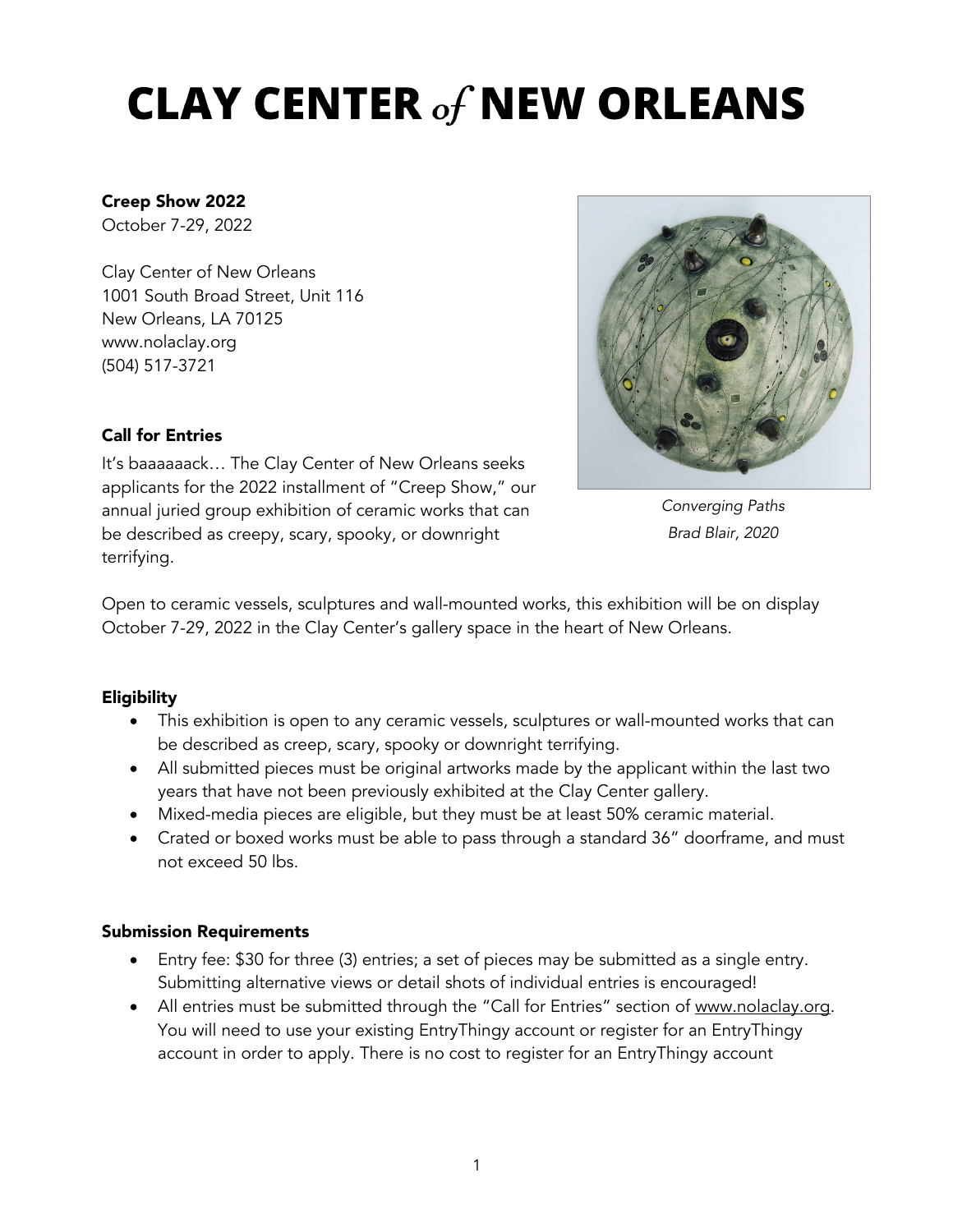## Calendar

- Submission deadline: July 15, 2022
- Notifications begin: August 6, 2022
- Shipping window: September 9-23, 2022
- Exhibition on display: October 7-29, 2022
- Return shipments begin: November 11, 2022

# Terms and Conditions

- The Clay Center of New Orleans reserves the right to exclude any incomplete or incorrect submissions from the jury process.
- The Clay Center of New Orleans reserves the right to exclude from exhibition any works that arrive at the venue in unstable or damaged condition, or that differ from the submitted entry images or information.
- Entry fees are non-refundable.
- Accepted artwork may not be withdrawn prior to the closing date of the exhibition.
- Artists agree to allow the Clay Center of New Orleans to use images of their artwork in promotional materials.

# Shipping and Delivery

- Artists are responsible for the transportation or shipment of selected artworks to the exhibition venue.
- Artists are responsible for all shipping, delivery and insurance costs for accepted artworks to and from the exhibition venue.
- All accepted entries must be in sturdy, reusable packaging such as boxes or crates, even those that are hand-delivered. Artists should follow standard double-boxing procedures for shipping fragile work.
- Artists must include a prepaid return shipment label with their artwork shipment.
- The Clay Center is not liable for any damage or loss incurred in transit.
- Any claims on shipping damage must be reported by the artist to the carrier upon receipt. Artists must retain all original packing materials for inspection by the carrier until the claim is resolved.
- Crated or boxed works must be able to pass through a standard single doorway.
- Settlement for any artworks damaged in transit will be the responsibility of the artist and the carrier.
- All works must be shipped by the specified shipment deadline, or they may be excluded from the exhibition.
- Artists agree to coordinate any hand-delivery and/or hand-pickup of artworks with the exhibitions department of the Clay Center.
- Artwork left at the gallery for more than 90 days following the closing of the exhibition will become the property of the Clay Center. Artist will be provided with a donation acknowledgement letter for their records.